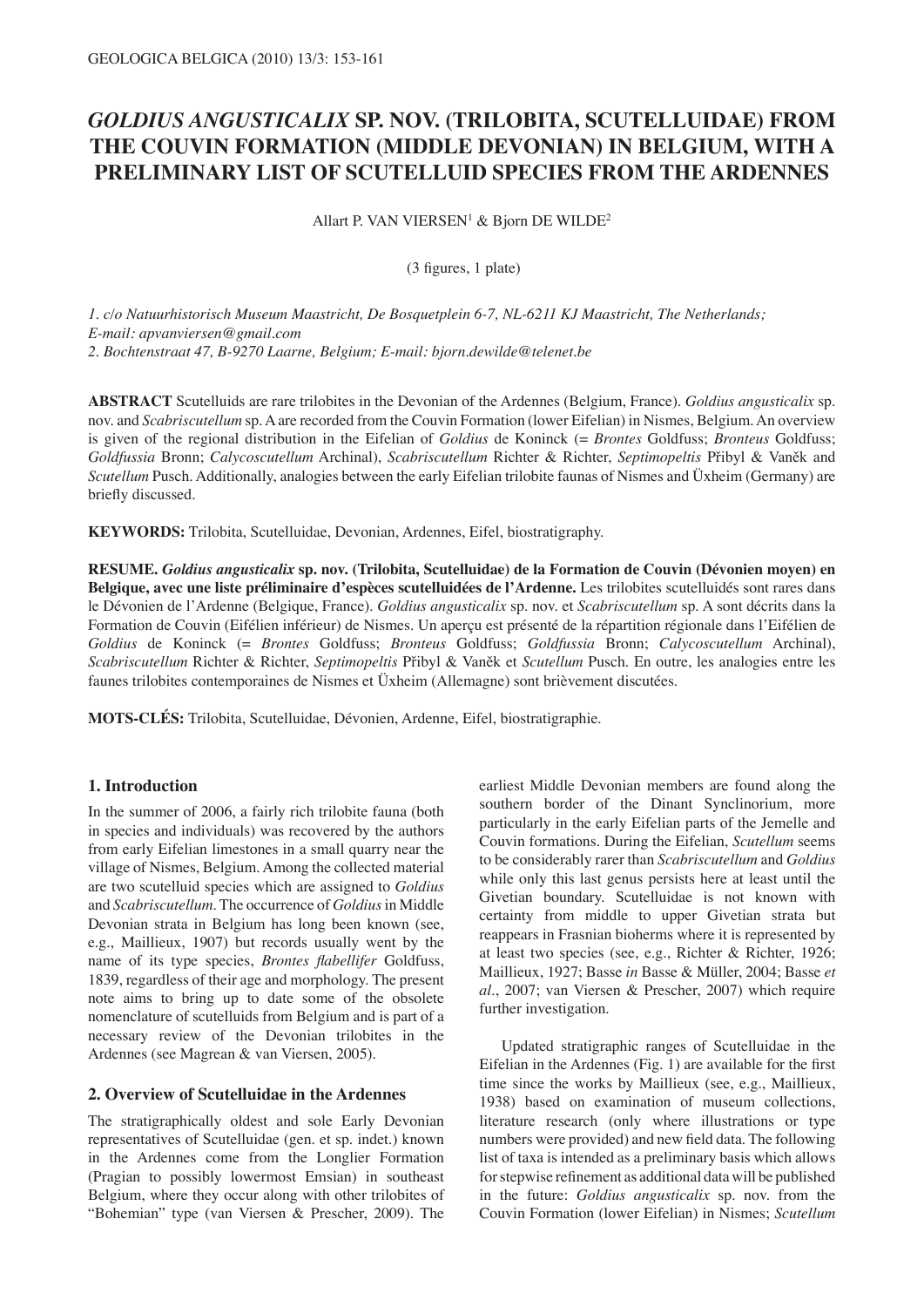

**Figure 1.**

Stratigraphic distributions of scutelluids in the Eifelian of the Ardennes and indication of the Üxheim biota (formations were based on Bultynck & Coen-Aubert, 2000).

*scaber* of van Tuijn (1927) (piece #147 in the Van Tuijn Coll., Natuurmuseum Nijmegen, the Netherlands) from the middle or upper Eifelian in the Erezée area (= *Goldius* sp. A); *Calycoscutellum* sp. of van Viersen & Prescher (2008) from the Jemelle Formation (middle Eifelian) in Jemelle (= *Goldius* sp. B); *"Bronteus flabellifer"* of Maillieux (1907) from the middle or upper Eifelian in the Couvin area (= *Goldius* spp.); *Goldius goolaertsi* (van Viersen, 2007) from the Hanonet Formation (upper Eifelian to lower Givetian) in Resteigne; *Calycoscutellum* cf. *goolaertsi* of van Viersen (2007) from the Hanonet Formation (upper Eifelian or lower Givetian) in Couvin (= *Goldius* cf. *goolaertsi*); *Scabriscutellum* sp. A (see below) from the Couvin Formation (lower Eifelian) in Nismes; *Scabriscutellum* of van Viersen (2006a) from the Jemelle Formation (lower Eifelian) in Vireux-Molhain (= *Scabriscutellum* sp. B); *Scabriscutellum canaliculatum*  (Goldfuss, 1843) of van Viersen & Prescher (2008) from the Jemelle Formation (middle Eifelian in Jemelle);

*Septimopeltis magnispina* (Maillieux, 1938) from the Jemelle Formation (lower Eifelian) in Vireux-Molhain; *Thysanopeltella* sp. (unpubl. data, AVV) from the Jemelle Formation (middle Eifelian) in the Couvin area; *Scutellum* sp. of van Viersen & Prescher (2008) from the Jemelle Formation (middle Eifelian) in Jemelle.

Reference is made to Basse *in* Basse & Müller (2004) for a comprehensive list of species of the above genera in the Ardenno-Rhenish Mountains.

## **3. Geological context**

The described trilobite specimens were recovered from locality "Loc028", a small quarry on the western outskirts of Nismes (N50°03.720', E4°32.600', according to van Viersen, 2006b), southern border of the Dinant Synclinorium, Belgium (Fig. 2). The outcropping rocks belong to the Foulerie Member of the Couvin Formation (*partitus* to *costatus* conodont zones), a biostromal unit



**Figure 2.** Map of the Ardennes indicating some of the trilobitebearing localities.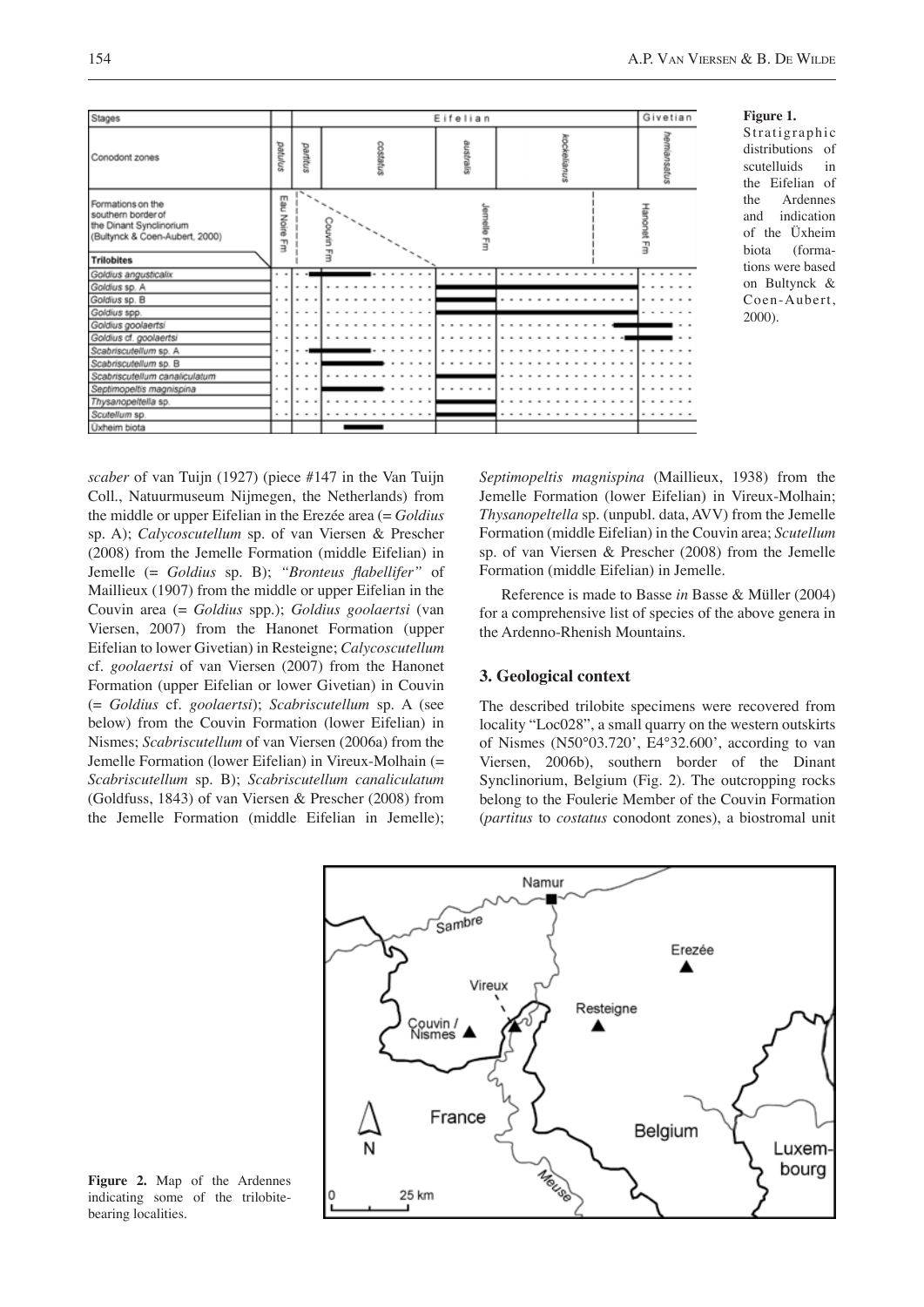that is confined to the area between Couvin and Givet (Bultynck & Dejonghe, 2001). The macrofauna is chiefly comprised of tabulate and solitary rugose corals, stromatoporoids, bryozoans, brachiopods, gastropods and trilobites.

The trilobite fauna in Nismes is characterised by frequent Proetinae (*Dohmiella dewildei* van Viersen, 2006b) and Otarioninae (*Cyphaspis unguloides belgica* van Viersen & Prescher, 2007) as well as rare Tropidocoryphinae (*Astycoryphe* sp., *Tropidocoryphe*  sp.), Trochurinae (*Ceratarges* cf. *cognatus* van Viersen, 2006a) and Phacopinae (*Phacops?* sp.). Scutelluinae is represented by the moderately common *Goldius angusticalix* sp. nov. and the rare *Scabriscutellum* sp. A (see below). *G. angusticalix* sp. nov. is of particular interest because it is one of the stratigraphically oldest species of *Goldius* known and the type material among the best preserved available from lower Eifelian strata in the Ardenno-Rhenish Mountains.

Most of the trilobite material from Nismes encompasses loose sclerites that usually belong to *Cyphaspis* and *Dohmiella* and which are occasionally amassed. Complete but always slightly disarticulated exoskeletons have been recorded of *Dohmiella* (van Viersen, 2006b), *Tropidocoryphe* (priv. coll. of W. De Winter, Gent) and *Goldius* (priv. coll. of L. Blontrock, Boezinge). A disarticulated specimen of *Goldius angusticalix* sp. nov. is recorded in the present note (Pl. 1, Figs F, H, I). Its cephalon is inverted and the entire right half of the exoskeleton as well as the left edges of the pygidium are broken off. This damage and the apparently incompletely disintegrated state of the thoracic ligaments at the time of final burial suggest that the individual was transported over a small distance subsequent to its decease. A monospecific accumulation of a pygidium, an inverted pygidium, a cephalon and several nearby thoracic fragments, is also recorded (Pl. 1, Figs A-C).

The presence of *Goldius* sclerites under corals and stromatoporoids is occasionally observed in Nismes and other Middle Devonian localities in Belgium. Such cases have been associated in the literature with the life habits of these trilobites. Pedder & Feist (1998) suggested that the occurrences of especially scutelluid remains under the fringes of flat tabulate or rugose corals in the Emsian of the Montagne Noire indicate that these individuals sought shelter here during ecdysis. Parts of *Hypsipariops?* sp. of van Viersen (2007), which are locally abundant under stromatoporoids in the Hanonet Formation at Resteigne and which occasionally occur here in the Salterian mode of exuviation (sensu Richter, 1937), attest to an equivalent in phacopid trilobites.

#### **4. Comparison to the Eifel**

The trilobite fauna of the Couvin Formation in Nismes bears a striking resemblance to an early Eifelian assemblage from the Kirberg Member of the Nohn Formation in Üxheim, Eifel, that was discussed by van Viersen & Prescher (2007). The Üxheim biota (Fig. 1) comprises *Dohmiella prescheri* van Viersen, 2006b,

*Cyphaspis unguloides unguloides* (Erben, 1953), *Tropidocoryphe* sp., *Ceratarges* sp., *Phacops imitator* Struve, 1970, *Goldius sagitta* (Archinal, 1994), and *Scabriscutellum* sp. Contrary to the situation in Nismes, phacopines (*P. imitator*) are common and a second proetine occurs which belongs to *Gerastos*, whereas *Astycoryphe* is hitherto absent. The similarities between these faunas underline the potential value of trilobites for Devonian biostratigraphic correlations between the Ardennes and Eifel as was already suggested by Richter (1914, p. 89) and van Viersen *et al*. (2009, p. 47) for other, middle Eifelian localities. The trilobites from Nismes and Üxheim may be parapatric species that lived along the same coastal line on the northern margin of the Rheic Ocean.

#### **5. Systematic palaeontology**

The specimens were whitened with magnesium chloride prior to photography and are deposited in the Natuurhistorisch Museum Maastricht (abbreviated NHMM).

Family Scutelluidae Richter & Richter, 1955 Subfamily Scutelluinae Richter & Richter, 1955 Genus *Goldius* de Koninck, 1841

*Synonymies*. *Brontes* Goldfuss, 1839, preoccupied according to de Koninck (1841); *Bronteus* Goldfuss, 1843, junior subjective synonym of *Scutellum* according to Richter & Richter (1926) and junior objective synonym of *Goldius*; *Goldfussia* Bronn, 1848, junior objective synonym of *Goldius*; *Calycoscutellum* Archinal, 1994, junior objective synonym of *Goldius* according to Basse (2007).

*Type species*. *Brontes flabellifer* Goldfuss, 1839, from the Middle Devonian of Germany.

*Discussion*. In 1839 Goldfuss erected *Brontes*, a fateful naming which in due course gave rise to much confusion in the literature. De Koninck (1841, pp. 5, 6) (this paper has been confused with de Koninck's 1841-1844 opus on the Carboniferous fossils of Belgium) noticed that *Brontes* was preoccupied and rightly replaced it with *Goldius* even though he also assigned *Scutellum costatum* Pusch, 1833, the type species of *Scutellum* Pusch, 1833, to it. Dumont & Cantraine *in* Dumont (1841) briefly commented on de Koninck's work and made the inadmissible suggestion that the replacement of *Brontes* is unwarranted because the name had already been adopted by the scientific community and since the original use concerns an insect. Goldfuss (1843, p. 548) subsequently attempted to suppress *Goldius* by introducing *Bronteus* but Richter & Richter (1926, p. 116) condemned this action while considering *Goldius* a junior subjective synonym of *Scutellum*. Despite this, the use of *Bronteus* and *Goldius* in the literature continued in the following decades. According to Jell & Adrain (2003, p. 379), another replacement name *Goldfussia* was proposed by Bronn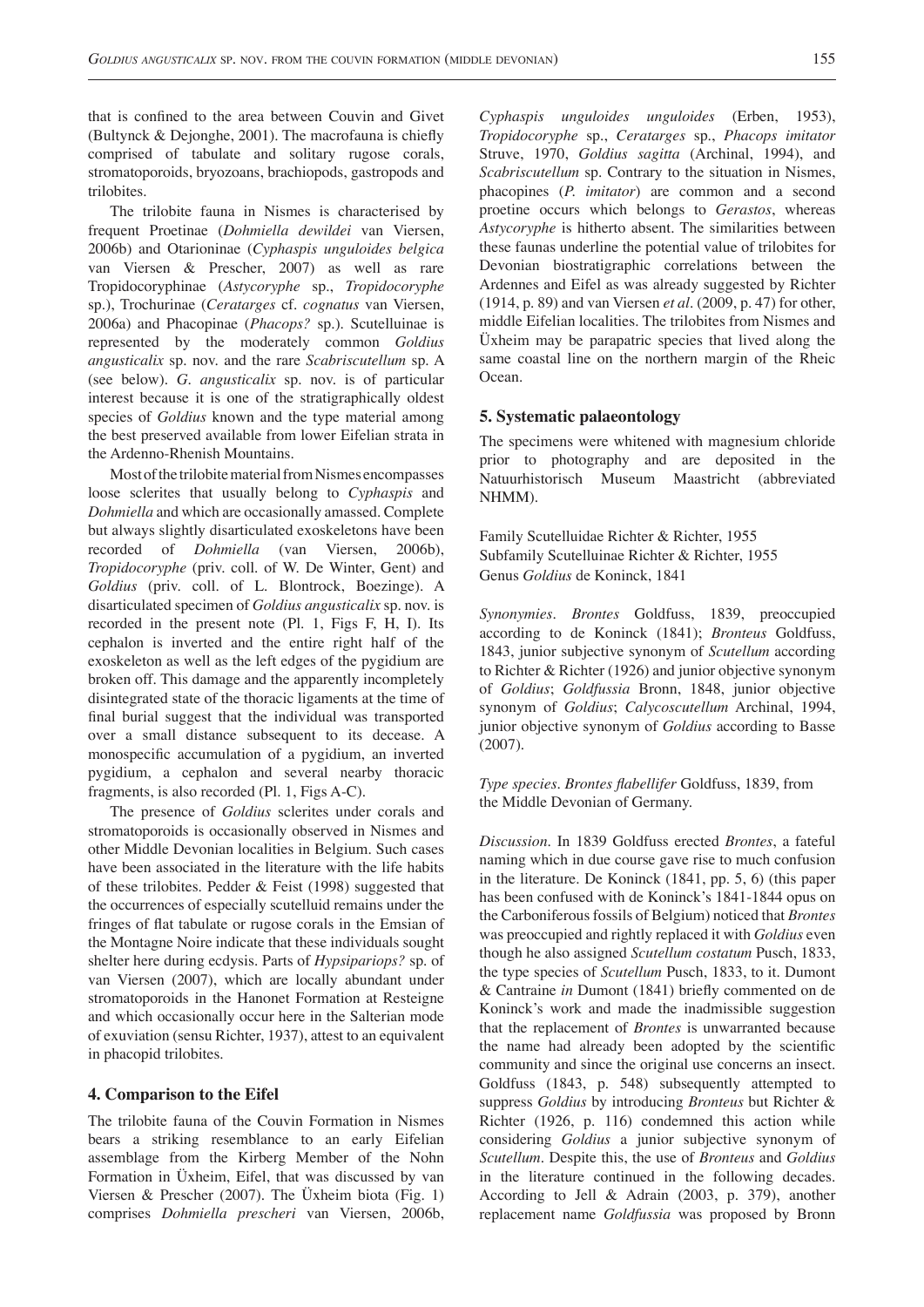(1848), which they referred to Richter  $\&$  Richter (1926) as being a junior subjective synonym of *Scutellum*. However, Richter & Richter (1926) only discussed *Brontes*, *Bronteus* and *Goldius* – not *Goldfussia*. Bronn's (1848, p. 175) sole assertion was that *Goldius* is a '*nomen corruptum*' for *Goldfussia* and so the question might rise of whether his intentions were actually to emend *Goldius*. The present authors trust in Jell & Adrain's (2003) judgement and agree that *Goldfussia* Bronn, 1848 should, in fact, be considered available. Jell & Adrain (2003, p. 379) also stated that Barrande's (1852) emendation of *Goldfussia* to *Goldfussius* was unnecessary but we were unable to find such a designation in Barrande's work. It was Burmeister (1843, p. 139) who stated that he considers Goldfuss' (1843) emendation of *Brontes* into *Bronteus* to be more appropriate than de Koninck's (1841) corruption *Goldius* from *Goldfussius*. We believe that Burmeister did not intend to emend *Goldius* although we admit to the subjectiveness of our interpretation. The name *Goldfussius* Burmeister, 1843 is not deemed by us to be available.

In the second half of the nineteenth century *Brontes flabellifer* was commonly considered a species of *Scutellum* until Archinal (1994) selected it as the type species of her new subgenus *Calycoscutellum*. Archinal's concept was provisionally dismissed by Basse (1996, p. 125) and Feist & Talent (2000, pp. 68, 69) who expressed their doubts about the value of the pygidial outline and the morphology of the pygidial median rib as the main characters for (sub)generic distinction from *Scutellum*. *Calycoscutelum* was subsequently recognised by Jell & Adrain (2003, p. 354) and was granted generic rank in a revised form by Basse *in* Basse & Müller (2004, p. 31) who restricted it to taxa close to the type species. The genus has since then been used (see, e.g., Basse & Weddige, 2004; van Viersen, 2007) though we feel that intermediate forms between *Calycoscutellum* and *Scutellum* (see tentative assignments to these genera by Basse *in* Basse & Müller, 2004) may suggest that this classification is notional. The choice of type species renders *Calycoscutellum* a junior objective synonym and leads to the resurrection of *Goldius* (Basse, 2007, p. 224).

*Goldius angusticalix* sp. nov.

(Pl. 1, Figs A-I)

2006b *Calycoscutellum* cf. *sagitta* Archinal, 1994; van Viersen, p. 231.

*Etymology*. From *angustus* (Lat.) = narrow, and *calix* (Lat.) = a chalice, referring to the combined morphology of the pygidial axis and median rib.

*Holotype*. NHMM 2009061a+b, positive and negative moulds of a pygidium (Pl. 1, Fig. A).

*Paratypes*. NHMM 2009062a+b, positive and negative moulds of a partially exfoliated cephalon (Pl. 1, Fig. B); NHMM 2009063a+b, positive and negative moulds of a pygidium (Pl. 1, Fig. C); both situated on the same rock

slab as the holotype. NHMM 2009065, librigena (Pl. 1, Fig. G). NHMM 2009064a-d, disarticulated, incomplete specimen (Pl. 1, Figs F, H, I). NHMM 2009066, mostly exfoliated cranidium with librigenal remains (Pl. 1, Figs D, E); NHMM 2009067, negative print of fragmentary pygidium (unfigured); both on the same rock slab. NHMM 2009068, fragmentary pygidium (unfigured). All from type locality and horizon.

*Diagnosis*. Lateral glabellar furrows S3 are firmly impressed. Anterolateral pygidial border is wholly smoothly rounded. Pygidial median rib is broad (tr.) distally, exceedingly narrow proximally, and rudimentary close to the axis. Pygidial pleural ribs are dorsally flattened.

*Type locality and horizon*. Foulerie Member of the Couvin Formation, locality "Loc028", Nismes, Belgium.

*Discussion*. As has been suggested by van Viersen (2007) and implicitly also by other authors (e.g. Archinal, 1994), species of this genus are often similar enough for descriptions to be restricted to diagnostic features only. Therefore, *Goldius angusticalix* sp. nov. is only diagnosed and contrasted with other species.

*Goldius sagitta*, to which the new species was previously tentatively assigned, was established upon a type series of specimens of early to middle Eifelian age (Lauch, Nohn and Ahrdorf formations) from several localities in the Eifel. The holotype incomplete pygidium from the Nohn Formation at Üxheim was figured by Archinal (1994, Pl. 5, Fig. 29) and accidentally switched by Basse *in* Basse & Müller (2004) with a paratype in their illustrations (*ibid.*, Pl. 1, Fig. 1, vs. Pl. 1, Fig. 2) (pers. comm. with M. Basse). Feist & Talent (2000, p. 68) already noticed that there is much variation among the paratype pygidia of *G. sagitta*. Judging from Archinal's illustrations of the paratypes we believe that their assignment to *G. sagitta* may in fact be precarious. The holotype of *G. sagitta* shares several features with *G. angusticalix* sp. nov. such as the indistinct lobation of the pygidial axis and the straightened, proximally broad pleural ribs, yet is distinct in having more vaulted (tr.) pygidial pleural ribs, a median rib that narrows abruptly and closer to the axis, and a markedly curved anterolateral pygidial border (the anterolateral corner is situated lateral to the center (sag.) of the axis as against indeterminately posterior to the axis in *G. angusticalix* sp. nov.).

The type species of *Goldius* shows some resemblances to *G. angusticalix* sp. nov. but is principally different in having a pygidium with wider interpleural furrows, a median rib that disappears well before reaching the axis, and a more angular anterolateral border.

The distally widened pygidial pleural ribs of *G. angusticalix* sp. nov. are a common feature among late Eifelian to Givetian scutelluines including species from the Rhenish Mountains assigned to *Calycoscutellum* with question by Basse *in* Basse & Müller (2004) and taxa from England assigned to *Scutellum* by Selwood (1966).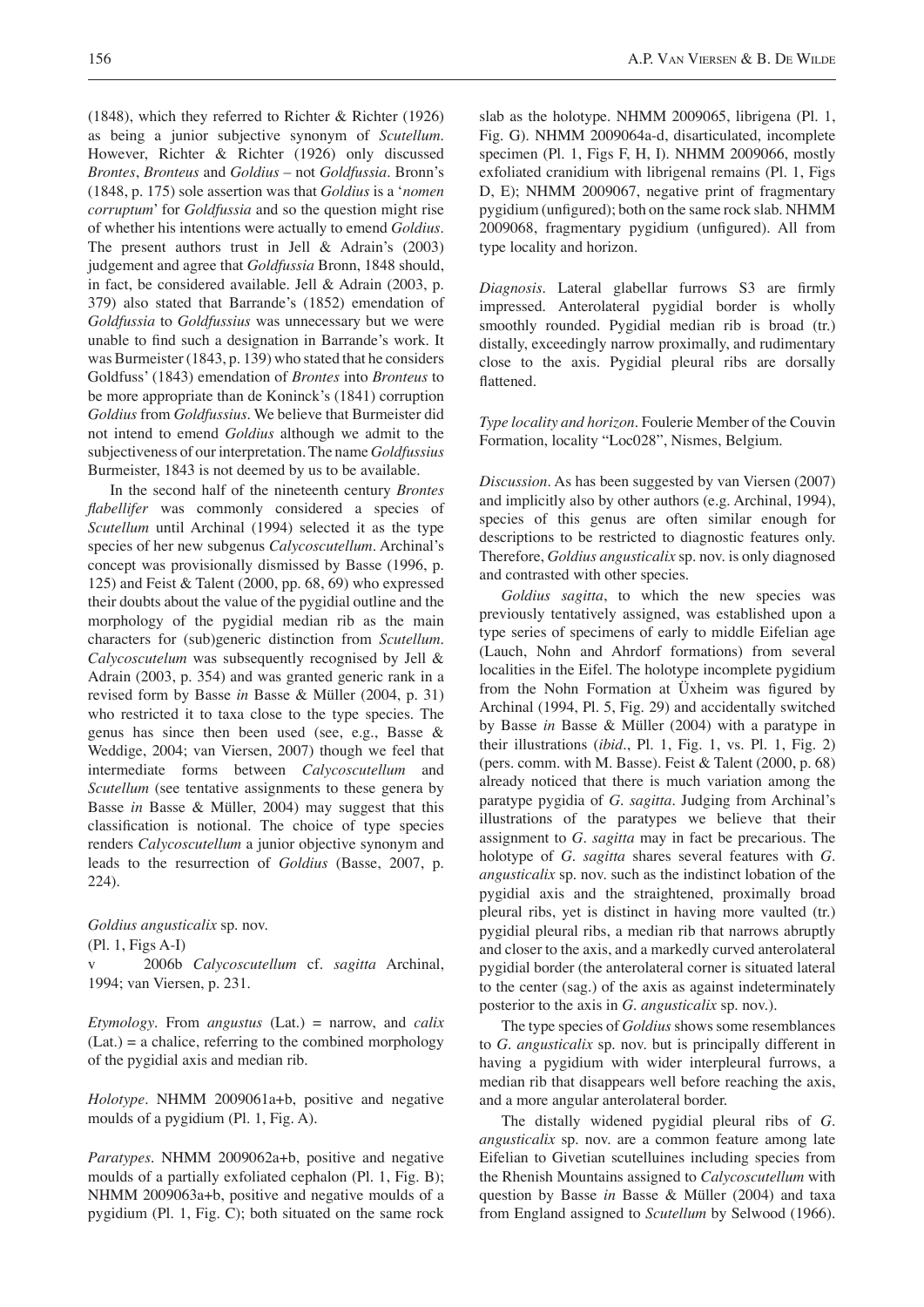

**Figure 3.** Pygidium of *Scabriscutellum*  A (NHMM 2009082) from the Foulerie Member of the Couvin Formation (lower Eifelian) in Nismes. Scale bar represents 5 mm.

Conversely, the pygidial median rib of these taxa is usually broad proximally.

Genus *Scabriscutellum* Richter & Richter, 1956

*Type species*. *Bronteus scaber* Goldfuss, 1843, from the Middle Devonian of Germany.

*Scabriscutellum* sp. A

(Fig. 3)

v 2006b *Scabriscutellum* sp.; van Viersen, p. 231.

*Material*. NHMM 2009082, partially exfoliated fragment of a pygidium from the Foulerie Member of the Couvin Formation, locality "Loc028", Nismes, Belgium.

*Discussion*. One fragmentary pygidium of *Scabriscutellum* was recovered from Nismes, which does not permit a detailed comparison with congeners from the Ardennes and Eifel.

#### **6. Acknowledgements**

J. Lippe (Natuurmuseum Nijmegen) allowed AVV to examine trilobite specimens in the van Tuijn collection. L. Blontrock (Boezinge) and W. De Winter (Gent) provided photographs of trilobites in their collections. M. Basse (Bochum) helped to clarify some obsolete nomenclature. Comments on the manuscript by M. Basse and an anonymous referee are greatly appreciated.

#### **7. References**

ARCHINAL, A., 1994. Zur Morphologie, Systematik, Stratigraphie und Ökologie der Gattung *Scutellum* (Trilobita; Devon). *Senckenbergiana lethaea*, 74: 291- 324.

BARRANDE, J., 1852. Systême Silurien du centre de la Boheme. Ière partie: Recherches Paléontologiques. Vol. I. Planches. Crustacés: Trilobites. Prague & Paris, 935 pp.

BASSE, M., 1996. Trilobiten aus mittlerem Devon des Rhenohercynikums: I. Corynexochida und Proetida (1). *Palaeontographica A*, 239: 89-182.

BASSE, M., 2007. Homonymie, objektive und subjektive Synonymie sowie weitere nomenklatorische Probleme bei deutschen und andere Trilobitentaxa. *Senckenbergiana lethaea*, 87: 223-226.

BASSE, M., GRAF, W. & LEMKE, U., 2007. Neue Devon-Trilobiten aus Marokko, Belgien und Deutschland. *Fossilien*, 24: 309-316.

BASSE, M. & MÜLLER, P., 2004. Eifel-Trilobiten III. Corynexochida, Proetida (2), Harpetida, Phacopida (2), Lichida. Quelle & Meyer Verlag, Wiebelsheim, 260 pp.

BASSE, M. & WEDDIGE, K., 2004. Typen-Katalog der Trilobiten-Sammlung des Naturmuseums und Forschungsinstituts Senckenberg. *Senckenbergiana lethaea*, 84: 141-172.

BRONN, H.G., 1848. Index Palaeontologicus oder Übersicht der bis jetzt bekannten fossilen Organismen, unter Mitwirkung der HH. Prof. M.R. Göppert und Herm. v. Meyer bearbeitet von Dr. H.G. Bronn. Erste Abtheilung.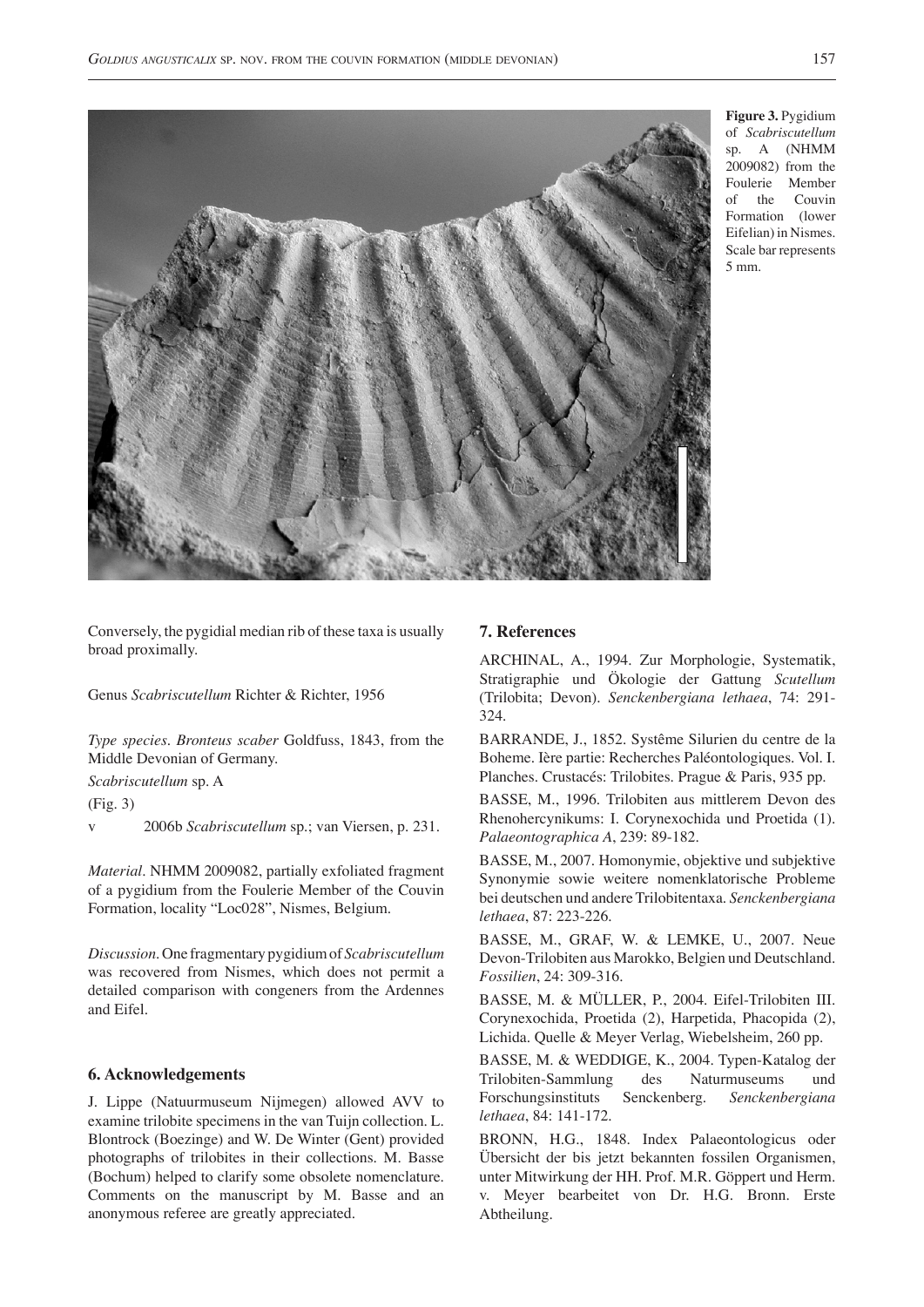A. Nomenclator palaeontologicus, in alphabetischer Ordnung. Erste Hälfte. A – M. E. Schweizerbart'sche Verlagshandlung und Druckerei, Stuttgart, 775 pp.

BULTYNCK, P. & COEN-AUBERT, M., 2000. Dinant Synclinorium, south side. Belgium. *In* WEDDIGE, K. (ed.), Devonian Correlation Table, *Senckenbergiana lethaea*, 80: 714.

BULTYNCK, P. & DEJONGHE, L., 2001. Devonian lithostratigraphic units (Belgium). *In* BULTYNCK, P. & DEJONGHE, L. (eds), Guide to a revised lithostratigraphic scale of Belgium, *Geologica Belgica*, 4: 39-69.

BURMEISTER, H., 1843. Die Organisation der Trilobiten aus ihren lebenden Verwandten entwickelt; nebst einer systematischen Uebersicht aller zeither beschriebenen Arten. G. Reimer, Berlin, 147 pp.

DUMONT, M. 1841. Rapport sur un mémoire intitulé: Recherches sur les crustacés fossiles de Belgique, présenté à l'académie, par le docteur L. de Koninck. *Bulletins de l'Académie royale des Sciences, des lettres et des beauxarts de Belgique*, 8: 300-302.

ERBEN, H.K., 1953. Über einige Otarionidae (Tril.) aus dem Mittel-Devon der Eifel. *Senckenbergiana lethaea*, 34: 73-80.

FEIST, R. & TALENT, J.A., 2000. Devonian trilobites from the Broken River region of northeastern Australia. *Records of the Australian Museum, Supplement*, 58: 65- 80.

GOLDFUSS, A., 1839. Beiträge zur Petrefactenkunde. *Verhandlungen der Kaiserlichen Leopoldinisch-Carolinischen Akademie der Naturforscher*, 11: 327-364.

GOLDFUSS, A., 1843. Systematische Übersicht der Trilobiten und Beschreibung einiger neuen Arten derselben. *Neues Jahrbuch für Mineralogie, Geognosie, Geologie und Petrefaktenkunde*, 1843: 537-567.

JELL, P.A. & ADRAIN, J.M., 2003. Available generic names for trilobites. *Memoirs of the Queensland Museum*, 48: 331-553.

KONINCK, L.-G. DE, 1841. Mémoire sur les crustacés fossiles de Belgique. *Nouveaux Mémoires de l'Académie royale des Sciences et belles-Lettres de Bruxelles*, 14: 1-19.

KONINCK, L.-G. DE, 1841-1844. Description des animaux fossiles qui se trouvent dans le terrain carbonifère de Belgique. H. Dessain, Liège, 650 pp.

MAGREAN, B. & VIERSEN, A.P. VAN, 2005. A revision of Devonian trilobites from Belgium – Part 1. The genera *Cornuproetus* and *Radiaspis*. *Bulletin de l'Institut royal des Sciences naturelles de Belgique, Sciences de la Terre*, 75: 87-93.

MAILLIEUX, E., 1907. Sur deux pygidiums aberrants du *"Bronteus flabellifer"* Goldf. *Bulletin de la Société belge de Géologie, de Paléontologie et d'Hydrologie*, 21: 255- 257.

MAILLIEUX, E., 1927. Sur les trilobites du Frasnien de la Belgique. *Bulletin de la Société belge de Géologie, de Paléontologie et d'Hydrologie*, 37: 77-87.

MAILLIEUX, E., 1938. Le Couvinien de l'Ardenne et ses faunes. *Mémoires du Musée royal d'Histoire naturelle de Belgique*, 83: 1-57.

PEDDER, A.E.H. & FEIST, R., 1998. Lower Devonian (Emsian) Rugosa of the Izarne Formation, Montagne Noire, France. *Journal of Paleontology*, 72: 967-991.

PUSCH, G.G., 1833. Geognostische Beschreibung von Polen sowie der übrigen Nordkarpathen-Länder, Teil 1. Stuttgart, 338 pp.

RICHTER, R., 1914. Das Übergreifen der pelagischen Trilobitengattungen *Tropidocoryphe* und *Thysanopeltis* in das normale Rheinische Mitteldevon der Eifel (und Belgiens). *Centralblatt für Mineralogie, Geologie und Paläontologie*, 1914: 85-96.

RICHTER, R., 1937. Von Bau und Leben der Trilobiten. 8. Die "Salter'sche Einbettung" als Folge und Kennzeichen des Häutungs-Vorgangs. *Senckenbergiana*, 19: 413-431.

RICHTER, R. & RICHTER, E., 1926. Die Trilobiten des Oberdevons. Beiträge zur Kenntnis devonischer Trilobiten. IV. *Abhandlungen der Preußischen Geologischen Landesanstalt, Neue Folge*, 99: 1-314.

RICHTER, R. & RICHTER, E., 1955. Scutelluidae n.n. (Tril.) durch "kleine Änderung" eines Familien-Namens wegen Homonymie. *Senckenbergiana lethaea*, 36: 291- 293.

RICHTER, R. & RICHTER, E., 1956. Grundlagen für die Beurteilung und Einteilung der Scutelluidae (Tril.). *Senckenbergiana lethaea*, 37: 79-124.

SELWOOD, E.B., 1966. Thysanopeltidae (Trilobita) from the British Devonian. *Bulletin of the British Museum (Natural History), Geology*, 13: 191-220.

STRUVE, W., 1970. Beiträge zur Kenntnis der Phacopina (Trilobita), 7: *Phacops*-Arten aus dem Rheinischen Devon. I. *Senckenbergiana lethaea*, 51: 133-189.

TUIJN, J.F. VAN, 1927. Le Couvinien et la partie supérieure de l'Eodévonien du bord oriental du Synclinorium de Dinant entre l'Ourthe et Ferrières. *Mémoires de l'Institut Géologique de l'Université de Louvain,* 4: 103-262.

VIERSEN, A.P. VAN, 2006a. New Middle Devonian trilobites from Vireux-Molhain (Ardennes, northern France). *Senckenbergiana lethaea*, 86: 63-75.

VIERSEN, A.P. VAN, 2006b. *Dohmiella* Lütke 1990 (Trilobita) a valid proetid genus, with two new species from Belgium and Germany. *Senckenbergiana lethaea*, 86: 229-241.

VIERSEN, A.P. VAN, 2007. Preliminary report of trilobites from the Hanonet Formation (Eifelian - Givetian transition), southern border of Dinant Synclinorium, Belgium. *Bulletin de l'Institut royal des Sciences naturelles de Belgique, Sciences de la Terre*, 77: 15-29.

VIERSEN, A.P. VAN & PRESCHER, H., 2007. Note on *Cyphaspis* Burmeister 1843 (Trilobita, Aulacopleuridae), with a review of several species mainly from the Devonian of Belgium and Germany. *Senckenbergiana lethaea*, 87: 157-170.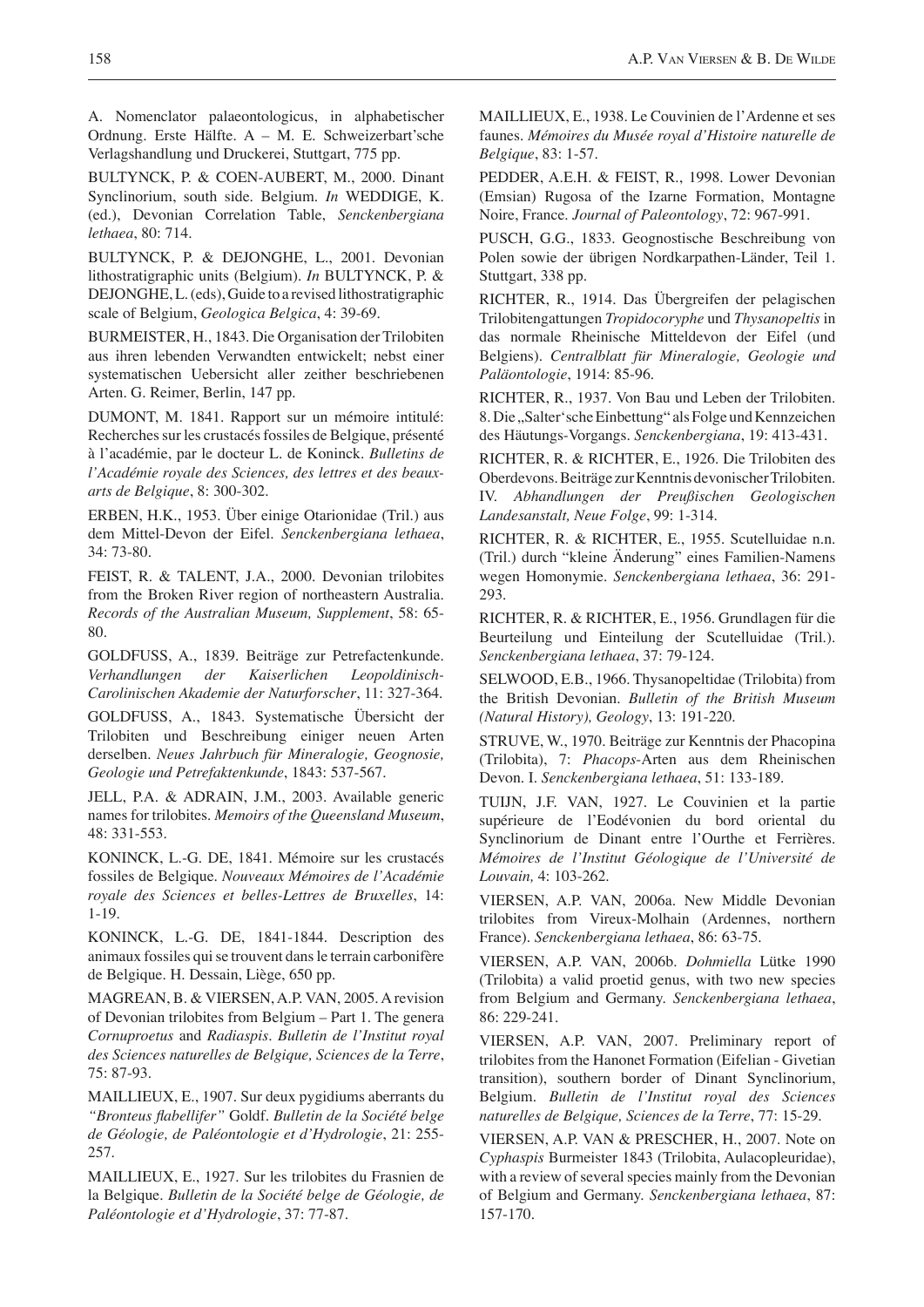VIERSEN, A.P. VAN & PRESCHER, H., 2008. Devonian Proetidae (Trilobita) from the Ardennes Massif (Belgium, N France) and the Eifel Hills (W Germany). *In* STEURBAUT, E., JAGT, J.W.M. & JAGT-YAZYKOVA, E.A. (eds), Annie Dhondt Memorial Volume. *Bulletin de l'Institut royal des Sciences naturelles de Belgique, Sciences de la Terre*, 78: 9-29.

VIERSEN, A.P. VAN & PRESCHER, H., 2009. Trilobites from the Longlier Formation (Lower Devonian; Neufchâteau Synclinorium, southeast Belgium): first record of Pragian associated "Rhenish" and "Bohemian" assemblages from the Ardennes. *Bulletin de l'Institut royal des Sciences naturelles de Belgique, Sciences de la Terre*, 79: 5-26.

VIERSEN, A.P. VAN, PRESCHER, H. & SAVELSBERGH, J., 2009. Description of two new trilobites from the Ahrdorf Formation (Middle Devonian) at the "Trilobitenfelder" of Gees, Eifel, Rhenish Mountains. *Bulletin de l'Institut royal des Sciences naturelles de Belgique, Sciences de la Terre*, 79: 43-53.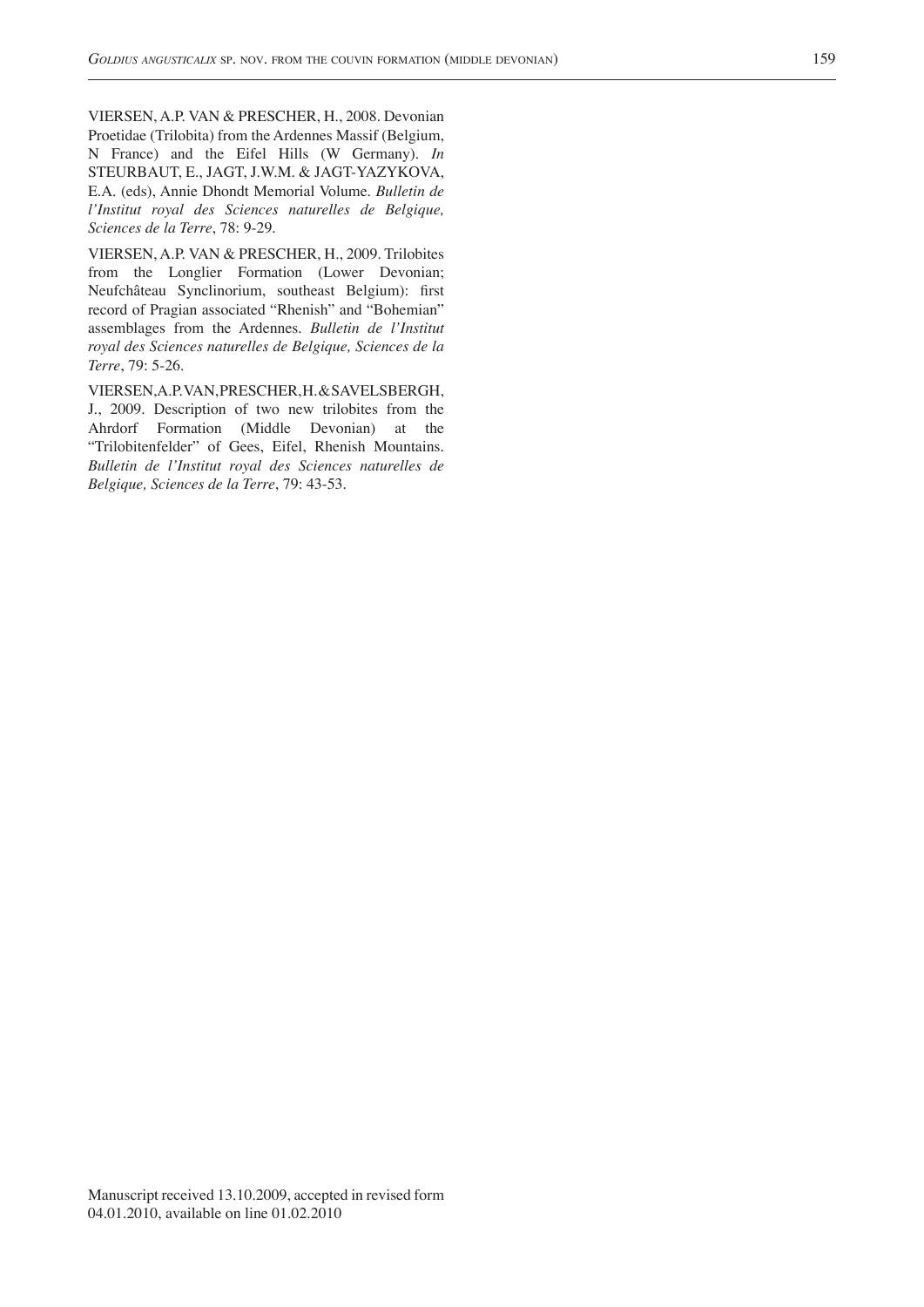#### **PLATE 1**

*Goldius angusticalix* sp. nov. from the Foulerie Member of the Couvin Formation (lower Eifelian) in Nismes.

A. holotype pygidium, NHMM 2009061a.

B. paratype partially exfoliated cephalon, NHMM 2009062a.

C. paratype pygidium, NHMM 2009063a.

D, E. paratype mostly exfoliated cranidium with librigenal remains, NHMM 2009066, in dorsal (D) and oblique anterior (E) views.

F. thorax and pygidium of paratype disarticulated incomplete specimen, NHMM 2009064a, in dorsal view.

G. paratype librigena, NHMM 2009065, in dorsal view.

H, I. left part of cephalon and negative print of thorax of paratype distarticulated incomplete specimen, NHMM 2009064b, in obliquely lateral (H) and dorsal (I) views.

Scale bars represent 5 mm. Symbols are  $\alpha$  = anteriormost point of preocular suture;  $\alpha$  = genal corner.